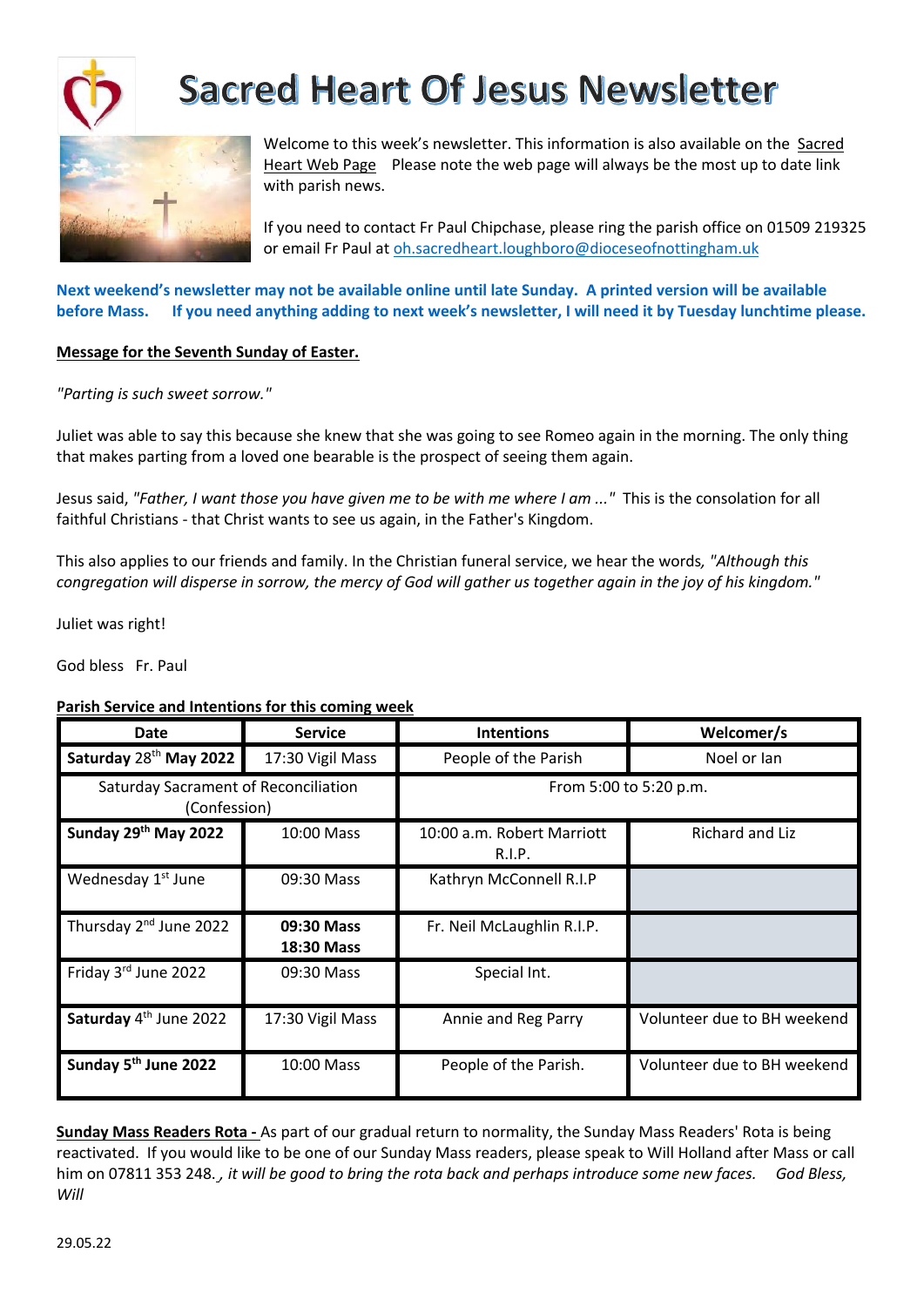

**Mature Adults -** We are hoping to go to the cafe on Queens Park, on Monday 11th July, meeting at 2 pm, for afternoon tea of sandwiches and cakes. The cost is £5 per person (drinks not included). Please contact Maggy (01509 829753) or Iris (01509 263715) by the end of May if you would like to come.

Our next meeting is on Monday June 13th at 2 pm "Indian Culture". All are welcome.

Your Store, the members food club which operates from John Storer House to help support those in need , has now been running for over six months. Initially, there were about 300 members but, in increasingly difficult times, these numbers have doubled as more people are needing support with everyday living.

Parishioners at Sacred Heart have been very generous with their donations since we started collecting but, as detailed above, the demand for support has increased. Please continue to contribute any items of food (tinned goods, pasta, cereals, tea, coffee etc) and toiletries . These can be left in the collection box in church - currently outside the parish room but possibly moving to the narthex for weekend Masses. The contents of the box( hopefully full!) will be taken to JSH every few weeks.

If you have any queries or suggestions of how we can help further, please speak to either Frank Fay or John Fernande

**Rosmini Centre -** 433 Fosse Way, Ratcliffe on the Wreake, LE7 4SJ; Mobile: 07828781537; aabelsito@hotmail.com looks forward to seeing you again.

FIRST LECTURE on Rosmini's "The Five Wounds of Holy Church". Rosmini's prophetic book reveals the reasons behind the wounds of the Church today is on TUESDAY 31st May 7pm – 8.30pm

(If you cannot make it to the Rosmini Centre, why not join our Zoom group by sending us your e-mail address and participate from the comfort of your home?)

### **News from within our Nottingham Diocese - Forthcoming Events**

A beautiful prayer '**Mary of May**' has been written for the Synod, for this month of May. We thought we would share it with you.

### **Mary of May**

A simple life is not an empty life. A dedicated life is not a hidden life.... Mary of dialogue with Gabriel Mary of accompaniment with Elizabeth Mary of respect with Joseph Mary of tenderness with Jesus Mary on the road to Egypt Mary at the feast of Cana Mary of the cross in Jerusalem Mary of the resurrection in Galilee Mary of the community at Pentecost Mary of the communication at Ascension Mary of silence Mary, mother, sister and companion walk with us. Amen

*Cristina Inogés Sanz (Zaragoza, Spain)*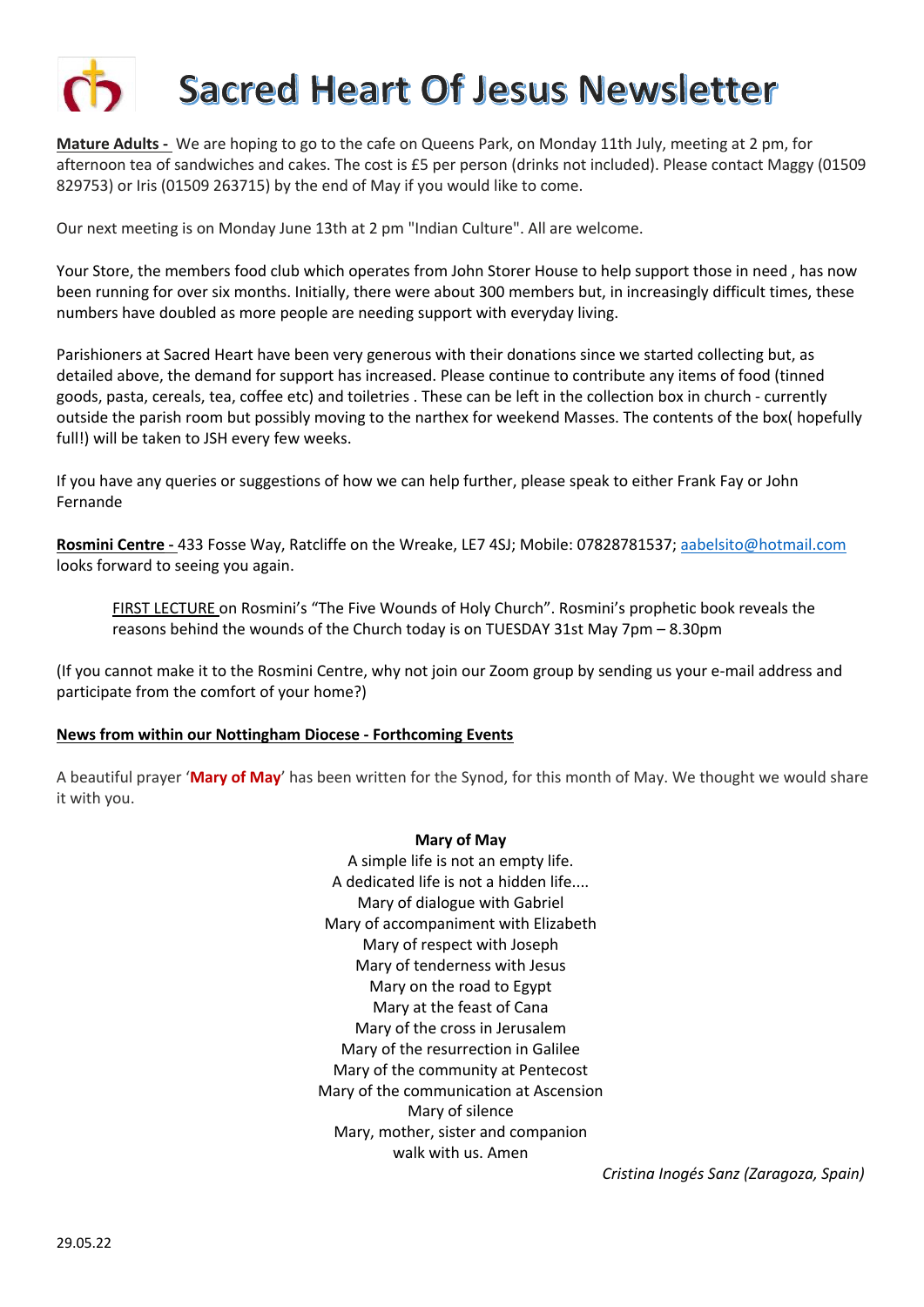

# **Sacred Heart Of Jesus Newsletter**

Choral Director Wanted. The Diocese of Nottingham is looking to recruit a talented musician to help deliver an exciting programme of school based singing sessions across the Diocese, bringing high quality musical opportunity, education and evangelisation. To find out more visit: www.nottinghamcathedralmusic.com The closing date is 10<sup>th</sup> June.

Bishop Patrick warmly invites people from across the diocese to Saint Baranbas Cathedral on Thursday 2nd June for Happy and Glorious, a musical celebration to mark the Platinum Jubilee of HM The Queen. Tickets for the evening are available at www.dioceseofnottingham.uk/events/jubilee Come and join HM's Lord Lieutenant and other guests as we give thanks to God for The Queen.

Retreat for Young Adults in Walsingham 10th-11th June Christus Vivit (the Diocese's Young Adult Ministry) is organising a retreat for Young Adults (18-35) to coincide with the Diocesan Pilgrimage to Walsingham. The cost of the retreat is £60 (full board including transport from the diocese), there are also a limited number of 50% funded places. Please email cv@dioceseofnottingham.uk for more information, or to sign up by Monday 16th May

Calling Foundation Governors is a virtual information session about being a foundation governor in one of our Catholic schools, and takes place on Wednesday 22nd June from 7.00pm – 8.30pm. Please see the poster on the parish notice board. For further information, please contact: Julie Sweeney at the Diocesan Education Service (julie.sweeney@nottingham-des.org.uk).

Springboard, a hands-on workshop from Caritas, is coming to Leicestershire and Rutland parishes on Saturday 25th June at Saint Joseph, Leicester from 10.30am until 3.30pm. Following the Here: Now: Us workshop and Synod consultations last Autumn, the pandemic is giving way to a time of crisis for the poorest in society and for the planet. At Springboard we'll discern our call to mission in the 'new normal', celebrate the potential of our parishes, build local collaboration for the Common Good, and establish a county-based Caritas Hub as a platform for action – all inspired by Pope Francis's The Joy of the Gospel. You will be very welcome. For bookings and further information visit http://bit.ly/2022Springboard, email caritas@dioceseofnottingham.uk or call 0115 648 1509.

Divine Renovation Connect Nottingham is being held from 10.00am until 5.00pm on Saturday 2nd July at the Parish of the Good Shepherd, Woodthorpe, to connect with other on the journey of parish renewal. Parish renewal can be a lonely journey, which is why it is important for priests and parish leaders to regularly connect with other missionminded leaders to exchange ideas, support each other, and to pray and worship together. If you are already implementing principles of renewal in your parish (e.g. run an evangelisation tool such as Alpha, cast a vision for your parish, or leading out of a leadership team), we invite you to join us This is an opportunity for you to be with parish leaders from across the UK and hear from speakers on the practicalities of parish renewal, share your own experiences, learn from others, and to pray and worship together. For bookings, see: https://brushfire.com/divinerenovationministry-uk/drukconnectnottingham

### **Children's Activity**





The name of the LORD is a fortified tower; the righteous run to it and are safe.